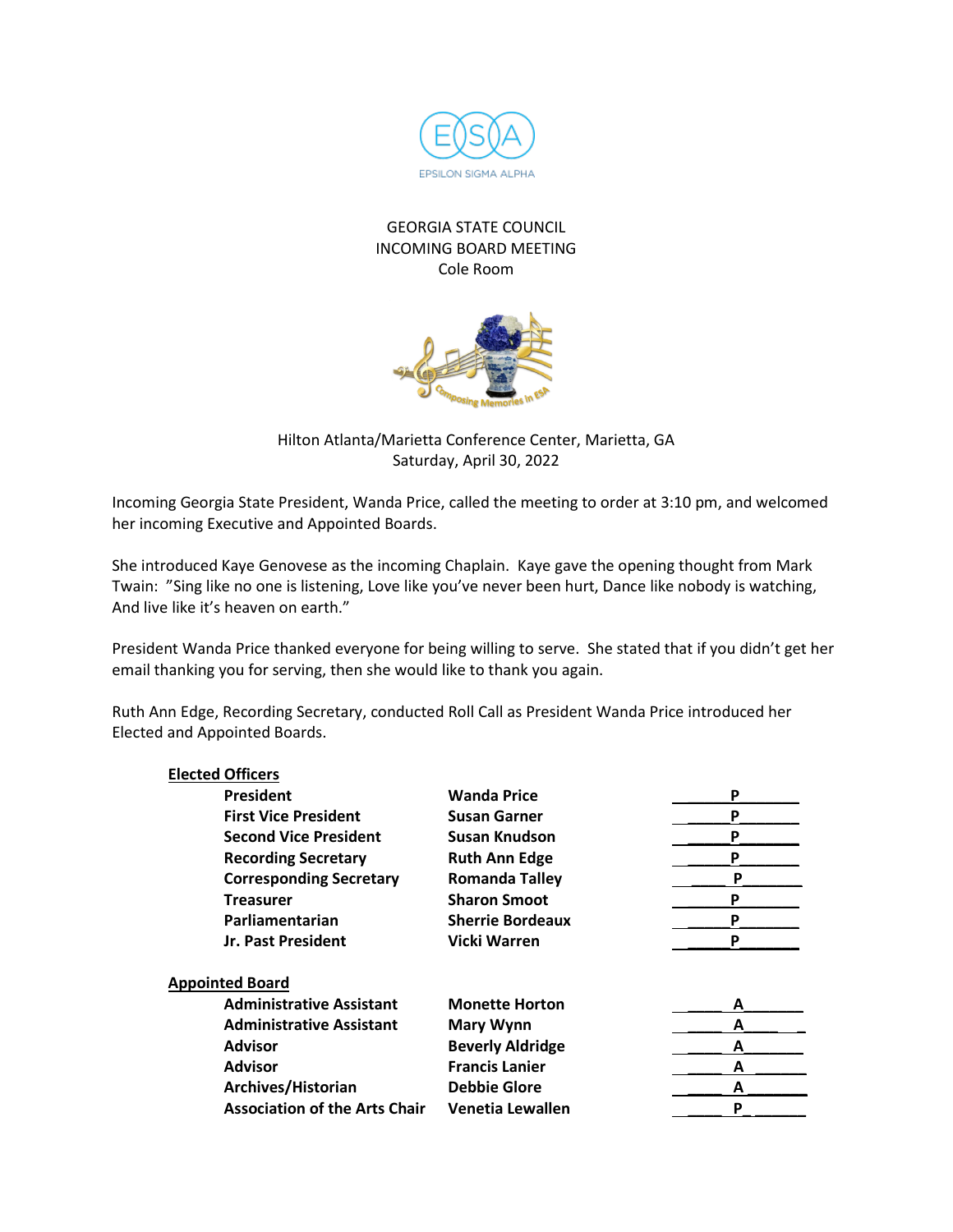| <b>Auditor</b>                    | Angela Coleman                               | P      |
|-----------------------------------|----------------------------------------------|--------|
| <b>Awards Chair</b>               | <b>Gail Marchant</b>                         | P      |
| Chaplain                          |                                              | P      |
|                                   | <b>Kaye Genovese</b><br><b>Gennie Gilvin</b> | P      |
| <b>Contacts Chair</b>             |                                              |        |
| <b>Contacts Committee</b>         | <b>Susan Knudson</b>                         | P      |
| <b>Credentials Chair</b>          | Linda Long                                   | P      |
| <b>Disaster Fund Chair</b>        | <b>Vicki Warren</b>                          | P      |
| <b>Easterseals Chair</b>          | <b>Sherry Pressley</b>                       | P      |
| <b>Finance Project Chair</b>      | <b>Janie Kozal</b>                           | P      |
| <b>Foundation State Counselor</b> | <b>Francis Jennings</b>                      | P      |
| <b>Flag Ceremony</b>              | <b>Pat Griffin</b>                           | P      |
| <b>Gavelette President</b>        | <b>Frances Jennings</b>                      | P      |
| <b>Hope for Heroes Chair</b>      | Debbie Lamp'l                                | P      |
| <b>Leadership Coordinator</b>     | <b>Wanda Price</b>                           | P      |
| <b>Newsletter</b>                 | <b>Gennie Galvin</b>                         | P      |
| Philanthropic                     | <b>Connie Pressley</b>                       | P      |
| Photographer                      | <b>Sherrie Pressley</b>                      | P      |
| <b>SERC Coordinator</b>           | <b>Kim New</b>                               | P      |
| <b>Scrapbook Editors</b>          | <b>Sherrie Pressley</b>                      | P      |
|                                   | <b>Gennie Gilvin</b>                         | P      |
| <b>Social Co-Chairs</b>           | <b>Shirley Humphries</b>                     | P      |
|                                   | <b>Marsha Stroud</b>                         | P      |
| <b>St. Jude Coordinator</b>       | <b>Connie Pressley</b>                       | P      |
| <b>Web Master</b>                 | <b>Gennie Gilvin</b>                         | P      |
| <b>Yearbook Chair</b>             | <b>Karen Smith</b>                           | P      |
| <b>Committees</b>                 |                                              |        |
| <b>Budget</b>                     | <b>Sharon Smoot (Chair)</b>                  | P      |
|                                   | <b>Susan Garner</b>                          | P      |
|                                   | <b>Connie Pressley</b>                       | P      |
| <b>Bylaws</b>                     | <b>Sherrie Bordeaux (Chair)</b>              | P      |
|                                   | <b>Francis Lanier</b>                        | A      |
|                                   | Angela Coleman                               | P      |
|                                   |                                              |        |
| <b>Membership</b>                 | <b>Susan Garner</b><br>Susan Knudson         | Ρ<br>P |
|                                   |                                              |        |
| <b>Minutes</b>                    | <b>Ruth Ann Edge</b>                         | P      |
|                                   | <b>Sherrie Bordeaux</b>                      | P      |
|                                   | <b>Wanda Price</b>                           | P      |
| Nominating                        | <b>Susan Garner</b>                          | P      |
|                                   | <b>Marion Hunter</b>                         | А      |
|                                   | <b>Stormy Bowie</b>                          | А      |
| Leadership                        | <b>Wanda Price</b>                           | P      |
| <b>Convention Chair</b>           | <b>Susan Knudson</b>                         | P      |
| <b>Chapter Presidents</b>         |                                              |        |
| Alpha Beta                        | <b>Susan Garner</b>                          | P      |
| <b>Alpha Delta</b>                | <b>Marisa Medlin</b>                         | Α      |
| <b>Alpha NU</b>                   | <b>Connie Pressley</b>                       | P      |
|                                   |                                              |        |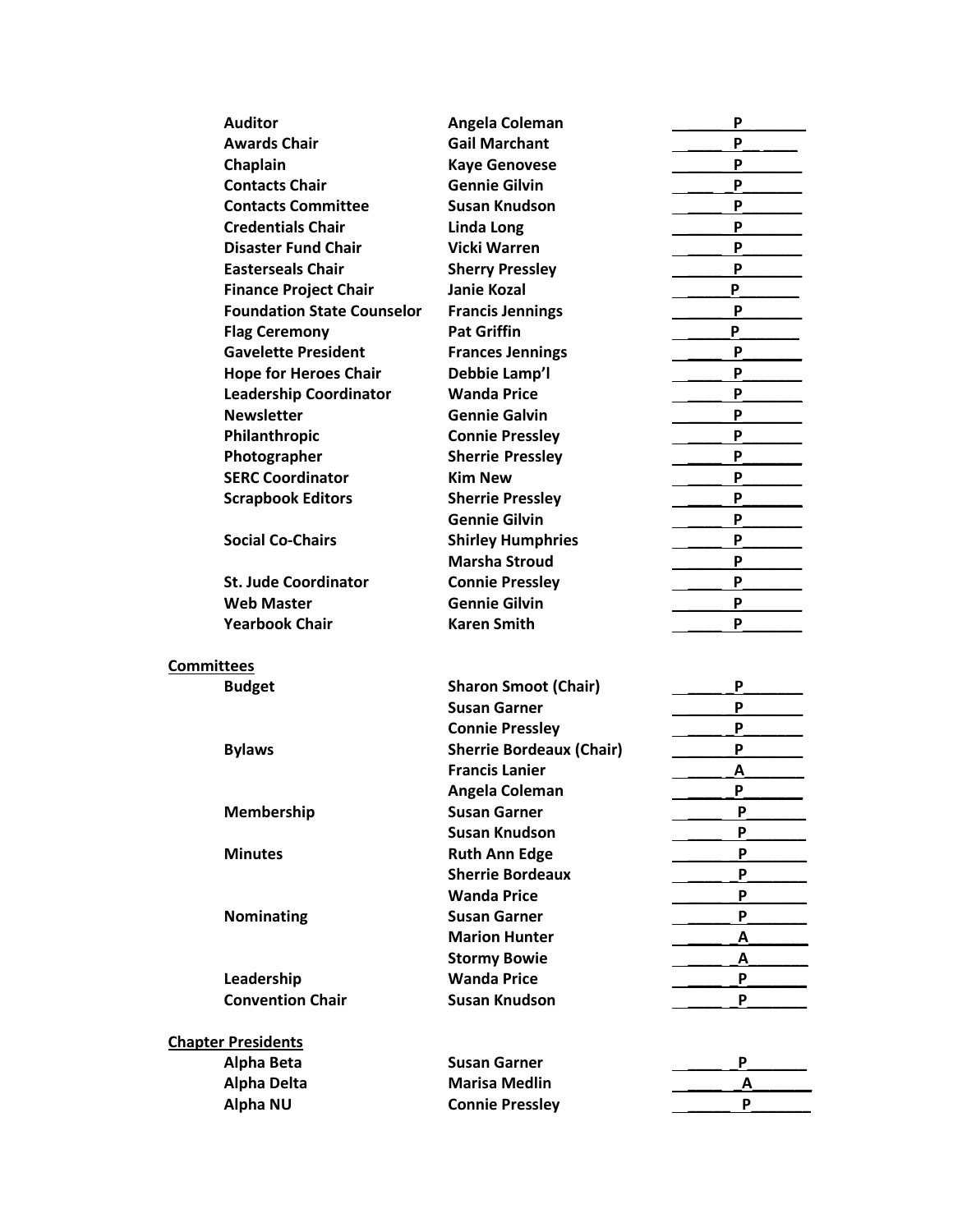| <b>Beta Chi</b>   | <b>Beverly Aldridge</b>      | A |
|-------------------|------------------------------|---|
| <b>Beta Kappa</b> | Linda Long                   |   |
| <b>Beta Sigma</b> | <b>Kaye Kennebrew</b>        |   |
| <b>Beta Zeta</b>  | <b>Joy Lynn Tynes</b>        |   |
| Delta lota        | <b>Susan Knudson</b>         |   |
| Delta NU          | <b>Mary Cooper</b>           |   |
| Gamma Omega       | <b>Theresa McGugan</b>       | р |
| Gamma Sigma       | <b>Sandy Helton</b>          |   |
| Gamma Zeta        | <b>Brittany Petty-Rogers</b> |   |
| Kappa Rho         | <b>Cathy Quick</b>           |   |
| Omega Phi         | <b>Marion Hunter</b>         | A |
| Sigma Chi         | <b>Sherry Presley</b>        |   |
|                   |                              |   |

President Wanda Price presented her theme for the year "Composing Memories in ESA". Her colors are blue and white. The blue Hydrangea is her flower, and her symbols are Blueware China and the Treble Clef.

Each Officer and Chair was presented note books with their duties pertaining to the particular office or chair they hold. These duties are from the Georgia State Council Bylaws and Standing Rules and Policy Manual. Corresponding Secretary, Romanda Talley, gave a detailed explanation of the contents of the notebooks.

Yearbook Chair, Karen Smith, will send an email asking for any information changes that need to be made in the Yearbook, and give a deadline for when the changes are needed. Each Chapter President should look over their chapter information to ensure it is correct. Send all changes to Karen.

President Wanda Price reminded everyone to pay special attention to the 2022-2023 Dates to Remember Sheet in their notebook.

Corresponding Secretary, Romanda Talley, gave the dates that articles are due for the "Jaw Ja Jonquil" Newsletters. They are June 5, 2022, August 5, 2022, October 5, 2022, December 5, 2022, February 5, 2023 and April 5, 2023. Send all articles to Romanda.

President Wanda Price gave details for the Leadership and Fall Board Council Meeting. It will be held at the Dillard House in Dillard, GA on September 10 -11, 2022. Wanda asked the Gavelettes to submit subjects they would be willing to give a presentation on at Leadership.

Gamma Omega and Delta Omega will be the hosting chapters for the Midyear Meeting. Theresa McGugan and Sharon Smoot will be the Co Chairs.

Hope for Heroes Chair, Debbie Lamp'l, presented the project she has chosen for Hope for Heroes. She gave each chapter two Christmas stockings to decorate, fill, and bring to the Fall Board Meeting. These stockings will be given to the veterans at the Carrollton Veterans Home. She requested the stockings be generic because there are both male and female veterans at the home. She will let the membership know if she wants us to bring socks, etc to the Fall Board Meeting. She reminded everyone to keep up with the money and hours for the State Project.